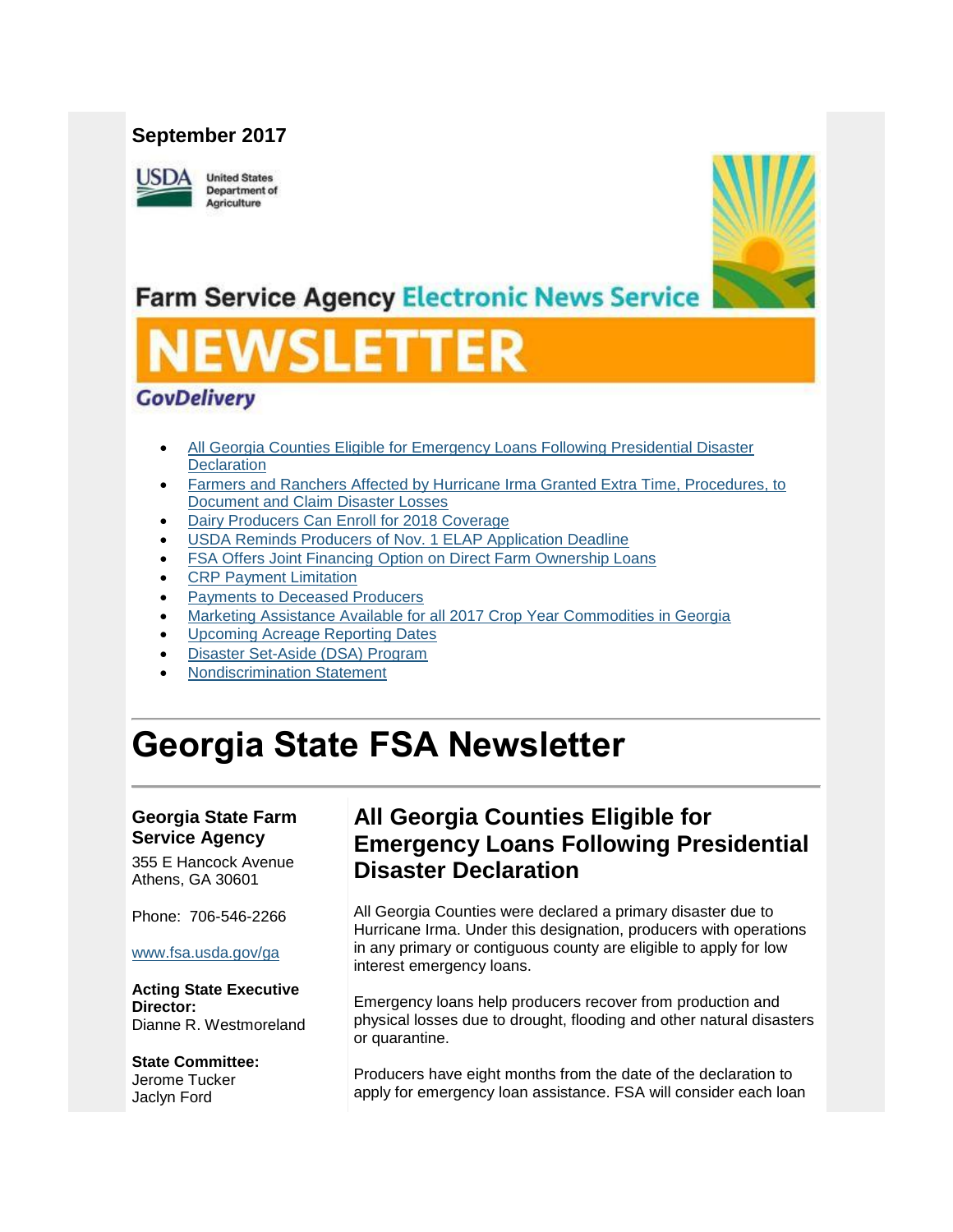Reese Thompson William Brim

**Administrative Officer:** Dianne R. Westmoreland

**Farm Loan Chief:** Robert Tyson

**Farm Programs Chief:** Brett Martin

**Public Affairs/Outreach:** Neal Leonard

To find contact information for your local office go to [www.fsa.usda.gov/ga](http://www.fsa.usda.gov/ga)

application on its own merits, taking into account the extent of losses, security available and repayment ability. Producers can borrow up to 100 percent of actual production or physical losses, to a maximum amount of \$500,000.

For more information about emergency loans, please contact your local FSA office or visit [www.fsa.usda.gov.](http://www.fsa.usda.gov/)

## <span id="page-1-0"></span>**Farmers and Ranchers Affected by Hurricane Irma Granted Extra Time, Procedures, to Document and Claim Disaster Losses**

USDA announced special procedures to assist producers who lost crops or livestock or had other damage to their farms or ranches as a result of hurricanes Irma. Also, because of the severe and widespread damage caused by the hurricanes, USDA will provide additional flexibility to assist farm loan borrowers.

USDA's Farm Service Agency (FSA), is authorizing emergency procedures on a case-by-case basis to assist impacted borrowers, livestock owners, contract growers, and other producers. The measures announced apply only to counties impacted by a National Oceanic and Atmospheric Administration-determined tropical storm, typhoon, or hurricane, including Irma that have received a primary Presidential Disaster Declaration and those counties contiguous to such designated counties.

Financially stressed FSA farm loan borrowers affected by the hurricane who have received primary loan servicing applications may be eligible for 60 day extensions. Full details are available at [https://go.usa.gov/xRe8V.](http://links.govdelivery.com/track?type=click&enid=ZWFzPTEmbWFpbGluZ2lkPTIwMTcwOTEzLjc4MTAxODgxJm1lc3NhZ2VpZD1NREItUFJELUJVTC0yMDE3MDkxMy43ODEwMTg4MSZkYXRhYmFzZWlkPTEwMDEmc2VyaWFsPTE3ODk4NDgxJmVtYWlsaWQ9Y2Fzc2llLmJhYmxlQHR4LnVzZGEuZ292JnVzZXJpZD1jYXNzaWUuYmFibGVAdHgudXNkYS5nb3YmZmw9JmV4dHJhPU11bHRpdmFyaWF0ZUlkPSYmJg==&&&101&&&https://go.usa.gov/xRe8V)

A more complete listing of all of the special farm program provisions is posted at [https://go.usa.gov/xRe8p.](http://links.govdelivery.com/track?type=click&enid=ZWFzPTEmbWFpbGluZ2lkPTIwMTcwOTEzLjc4MTAxODgxJm1lc3NhZ2VpZD1NREItUFJELUJVTC0yMDE3MDkxMy43ODEwMTg4MSZkYXRhYmFzZWlkPTEwMDEmc2VyaWFsPTE3ODk4NDgxJmVtYWlsaWQ9Y2Fzc2llLmJhYmxlQHR4LnVzZGEuZ292JnVzZXJpZD1jYXNzaWUuYmFibGVAdHgudXNkYS5nb3YmZmw9JmV4dHJhPU11bHRpdmFyaWF0ZUlkPSYmJg==&&&102&&&https://go.usa.gov/xRe8p)

Among the actions announced are lengthened deadlines for certain provisions under the Marketing Assistance Loan (MAL) program, the Farm Storage Facility Loan Program (FSFL), and the Emergency Conservation Program (ECP), the Emergency Forest Restoration Program (EFRP), the Noninsured Crop Disaster Assistance Program (NAP), and the Tree Assistance Program (TAP). Emergency grazing may also be authorized under the Conservation Reserve Program (CRP) for up to 60 days.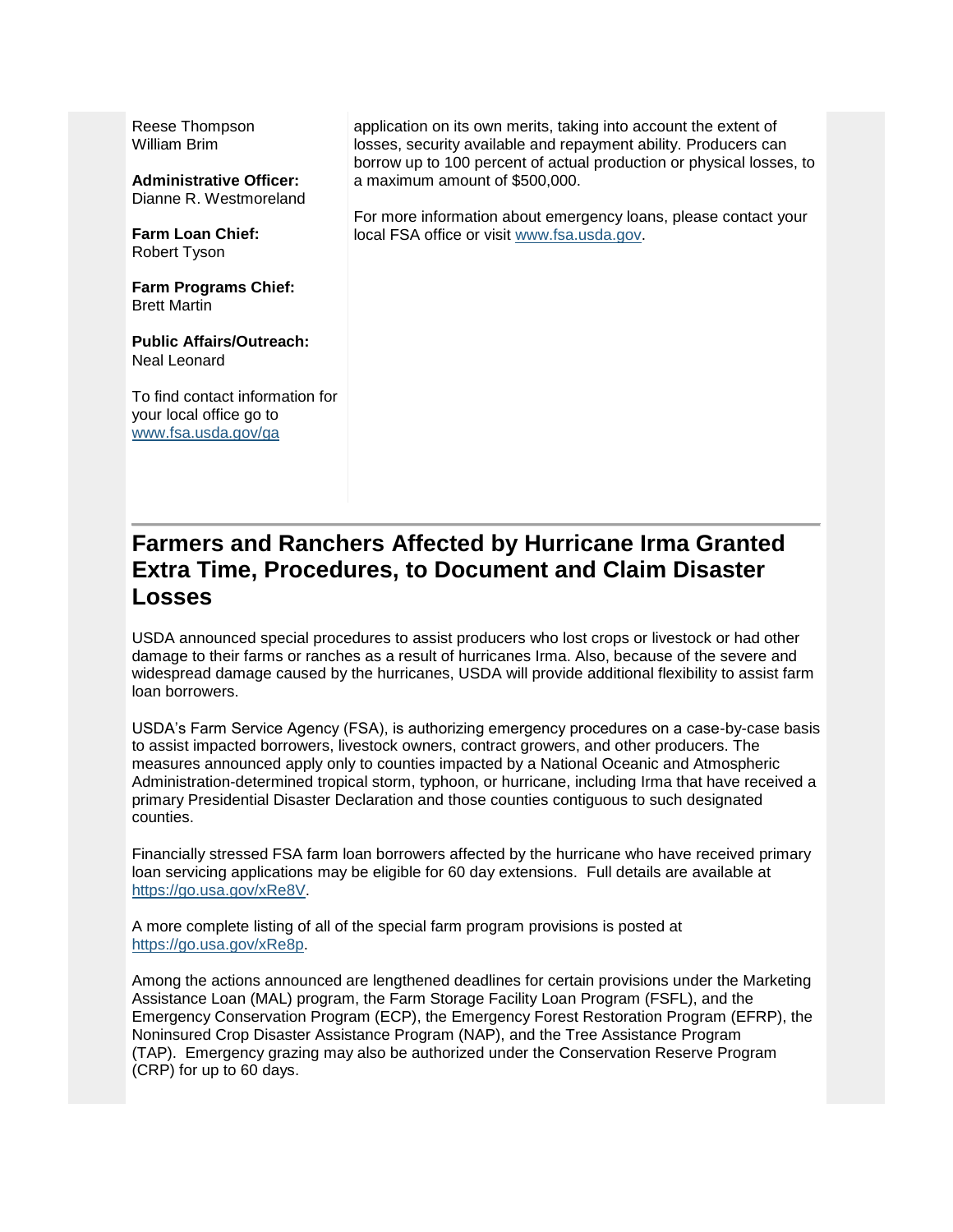In addition, the deadlines to file a loss for the Livestock Indemnity Program (LIP) and the Emergency Assistance for Livestock, Honeybees and Farm-Raised Fish (ELAP) are extended, and special provisions are provided for "acceptable proof of livestock death and inventory for livestock losses."

Farmers and ranchers affected by the hurricane are urged to keep thorough records of all losses, including livestock death losses, as well as expenses for such things as feed purchases and other extraordinary costs because of lost supplies and or increased transportation costs.

Producers with coverage through USDA's Risk Management Agency (RMA) administered federal crop insurance program should contact their [crop insurance agent](http://links.govdelivery.com/track?type=click&enid=ZWFzPTEmbWFpbGluZ2lkPTIwMTcwOTEzLjc4MTAxODgxJm1lc3NhZ2VpZD1NREItUFJELUJVTC0yMDE3MDkxMy43ODEwMTg4MSZkYXRhYmFzZWlkPTEwMDEmc2VyaWFsPTE3ODk4NDgxJmVtYWlsaWQ9Y2Fzc2llLmJhYmxlQHR4LnVzZGEuZ292JnVzZXJpZD1jYXNzaWUuYmFibGVAdHgudXNkYS5nb3YmZmw9JmV4dHJhPU11bHRpdmFyaWF0ZUlkPSYmJg==&&&103&&&https://prodwebnlb.rma.usda.gov/apps/AgentLocator/#/) for issues regarding filing claims. Those who purchased crop insurance will be paid for covered losses. Producers should report crop damage within 72 hours of damage discovery and follow up in writing within 15 days. The Approved Insurance Providers (AIP), loss adjusters and agents are experienced and well trained in handling these types of events. For more information see

[https://www.rma.usda.gov/news/stormdisaster.html.](http://links.govdelivery.com/track?type=click&enid=ZWFzPTEmbWFpbGluZ2lkPTIwMTcwOTEzLjc4MTAxODgxJm1lc3NhZ2VpZD1NREItUFJELUJVTC0yMDE3MDkxMy43ODEwMTg4MSZkYXRhYmFzZWlkPTEwMDEmc2VyaWFsPTE3ODk4NDgxJmVtYWlsaWQ9Y2Fzc2llLmJhYmxlQHR4LnVzZGEuZ292JnVzZXJpZD1jYXNzaWUuYmFibGVAdHgudXNkYS5nb3YmZmw9JmV4dHJhPU11bHRpdmFyaWF0ZUlkPSYmJg==&&&104&&&https://www.rma.usda.gov/news/stormdisaster.html)

As part of its commitment to delivering excellent customer service, RMA is working closely with AIPs that sell and service crop insurance policies to ensure enough loss adjusters will be available to process claims in the effected areas as quickly as possible.

USDA encourages all farmers and ranchers to contact their crop insurance agents and their local FSA office, as applicable, to report damages to crops or livestock loss. To find the FSA office nearest you, please visit [https://offices.sc.egov.usda.gov/locator/app.](http://links.govdelivery.com/track?type=click&enid=ZWFzPTEmbWFpbGluZ2lkPTIwMTcwOTEzLjc4MTAxODgxJm1lc3NhZ2VpZD1NREItUFJELUJVTC0yMDE3MDkxMy43ODEwMTg4MSZkYXRhYmFzZWlkPTEwMDEmc2VyaWFsPTE3ODk4NDgxJmVtYWlsaWQ9Y2Fzc2llLmJhYmxlQHR4LnVzZGEuZ292JnVzZXJpZD1jYXNzaWUuYmFibGVAdHgudXNkYS5nb3YmZmw9JmV4dHJhPU11bHRpdmFyaWF0ZUlkPSYmJg==&&&105&&&https://offices.sc.egov.usda.gov/locator/app) Additional resources to help farmers and ranchers deal with flooding and other damage may be found at [www.usda.gov/disaster.](http://links.govdelivery.com/track?type=click&enid=ZWFzPTEmbWFpbGluZ2lkPTIwMTcwOTEzLjc4MTAxODgxJm1lc3NhZ2VpZD1NREItUFJELUJVTC0yMDE3MDkxMy43ODEwMTg4MSZkYXRhYmFzZWlkPTEwMDEmc2VyaWFsPTE3ODk4NDgxJmVtYWlsaWQ9Y2Fzc2llLmJhYmxlQHR4LnVzZGEuZ292JnVzZXJpZD1jYXNzaWUuYmFibGVAdHgudXNkYS5nb3YmZmw9JmV4dHJhPU11bHRpdmFyaWF0ZUlkPSYmJg==&&&106&&&https://www.usda.gov/disaster)

#### <span id="page-2-0"></span>**Dairy Producers Can Enroll for 2018 Coverage**

#### **Secretary Allows Producers to Opt Out**

The U.S. Department of Agriculture (USDA) Farm Service Agency (FSA) today announced that starting Sept. 1, 2017, dairy producers can enroll for 2018 coverage in the Margin Protection Program (MPP-Dairy). Secretary Sonny Perdue has utilized additional flexibility this year by providing dairy producers the option of opting out of the program for 2018.

To opt out, a producer should not sign up during the annual registration period. By opting out, a producer would not receive any MPP-Dairy benefits if payments are triggered for 2018. Full details will be included in a subsequent Federal Register Notice. The decision would be for 2018 only and is not retroactive.

The voluntary program, established by the 2014 Farm Bill, provides financial assistance to participating dairy producers when the margin – the difference between the price of milk and feed costs – falls below the coverage level selected by the producer.

MPP-Dairy gives participating dairy producers the flexibility to select coverage levels best suited for their operation. Enrollment ends on Dec. 15, 2017, for coverage in calendar year 2018. Participating farmers will remain in the program through Dec. 31, 2018, and pay a minimum \$100 administrative fee for 2018 coverage. Producers have the option of selecting a different coverage level from the previous coverage year during open enrollment.

Dairy operations enrolling in the program must meet conservation compliance provisions and cannot participate in the Livestock Gross Margin Dairy Insurance Program. Producers can mail the appropriate form to the producer's administrative county FSA office, along with applicable fees,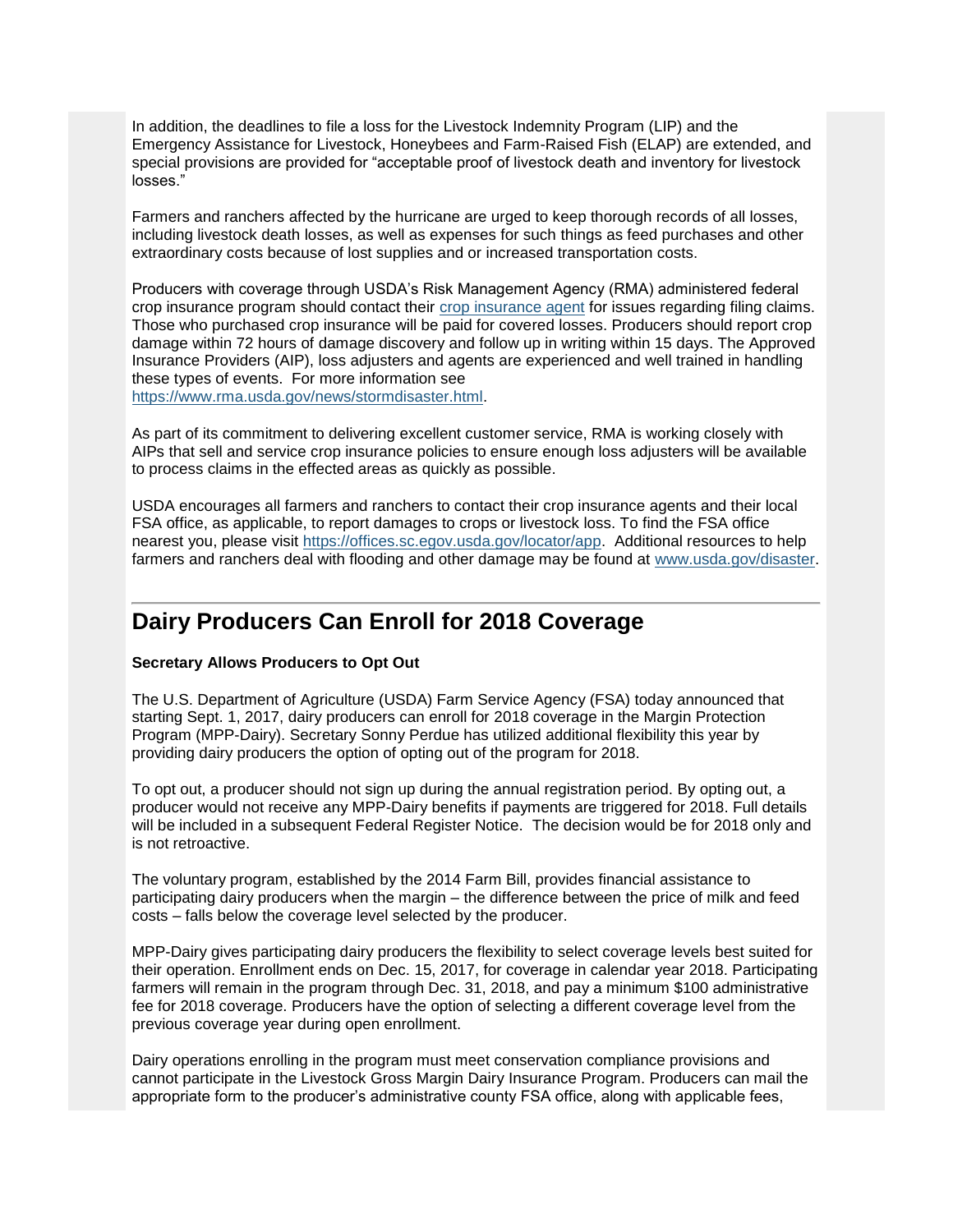without necessitating a trip to the local FSA office. If electing higher coverage for 2018, dairy producers can either pay the premium in full at the time of enrollment or pay 100 percent of the premium by Sept. 1, 2018. Premium fees may be paid directly to FSA or producers can work with their milk handlers to remit premiums on their behalf.

## <span id="page-3-0"></span>**USDA Reminds Producers of Nov. 1 ELAP Application Deadline**

The Emergency Assistance for Livestock, Honeybees and Farm-Raised Fish Program (ELAP) provides emergency assistance to eligible livestock, honeybee, and farm-raised fish producers who have losses due to adverse weather or other conditions, such as hurricanes, tornados, and wildfires, not covered by other agricultural disaster assistance programs.

Eligible livestock losses include grazing losses not covered under the Livestock Forage Disaster Program (LFP), or the loss of purchased feed and/or mechanically harvested feed due to an eligible adverse weather event.

Eligible honeybee losses include loss of purchased feed due to an eligible adverse weather event, cost of additional feed purchased above normal quantities due to an eligible adverse weather condition, colony losses in excess of normal mortality due to an eligible weather event or loss condition, including CCD, and hive losses due to eligible adverse weather.

Eligible farm-raised fish losses include death losses in excess of normal mortality and/or loss of purchased feed due to an eligible adverse weather event.

Producers who suffer eligible livestock, honeybee, or farm-raised fish losses from October 1, 2016 to September 30, 2017 must file:

- A notice of loss **the earlier of** 30 calendar days of when the loss occurs or by November 1, 2017
- An application for payment by November 1, 2017

The Farm Bill caps ELAP disaster funding at \$20 million per federal fiscal year.

The following ELAP Fact Sheets (by topic) are available online:

- ELAP for Farm-Raised Fish Fact Sheet
- ELAP for Livestock Fact Sheet
- ELAP for Honeybees Fact Sheet

To view these and other FSA program fact sheets, visit the FSA fact sheet web page at [www.fsa.usda.gov/factsheets](http://www.fsa.usda.gov/factsheets)

### <span id="page-3-1"></span>**FSA Offers Joint Financing Option on Direct Farm Ownership Loans**

The USDA Farm Service Agency's (FSA) [Direct Farm Ownership loans](https://www.fsa.usda.gov/programs-and-services/farm-loan-programs/farm-ownership-loans/index) are a resource to help farmers and ranchers become owner-operators of family farms, improve and expand current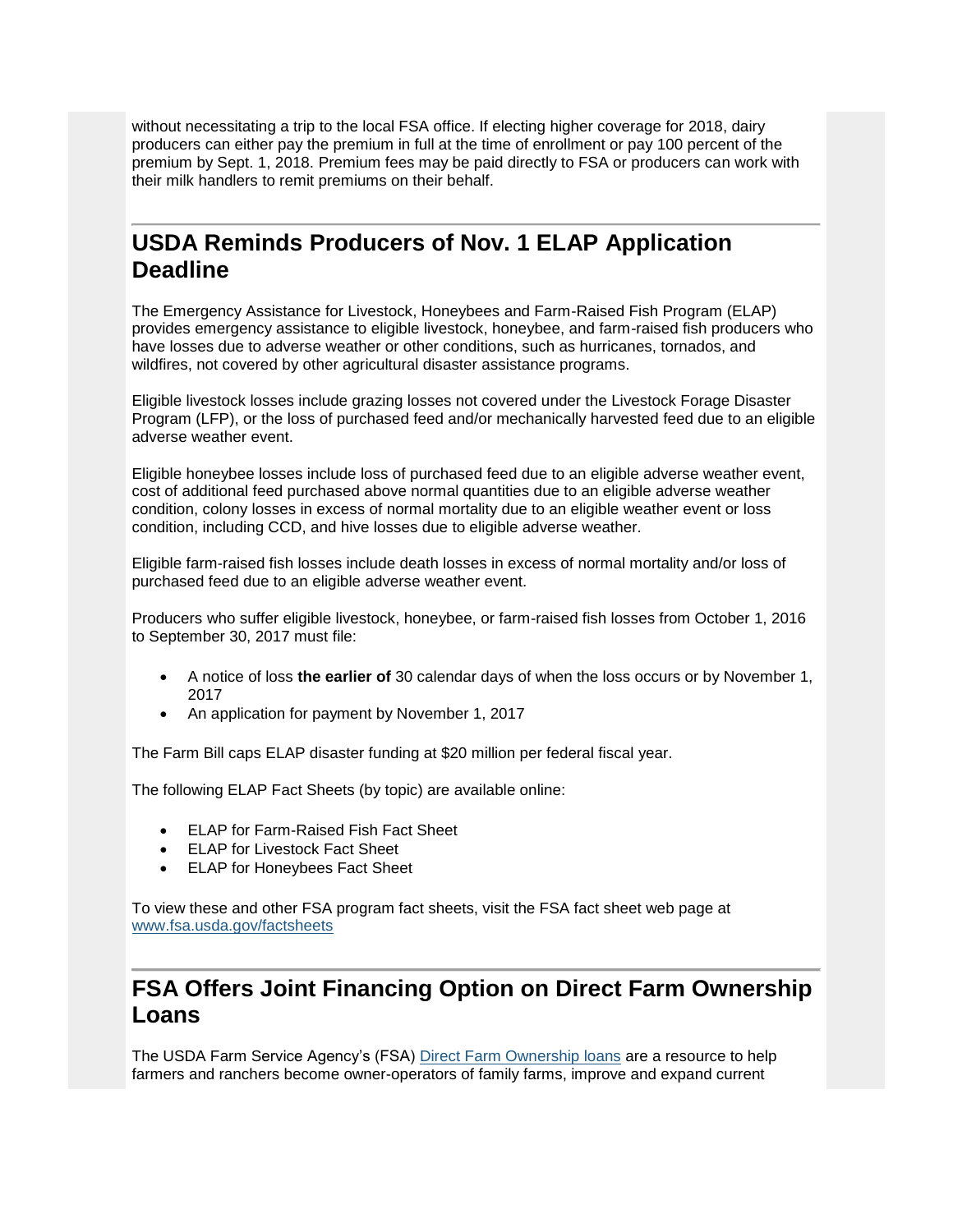operations, increase agricultural productivity, and assist with land tenure to save farmland for future generations.

Depending on the applicant's needs, there are three types of Direct Farm Ownership Loans: regular, down payment and joint financing. FSA also offers a [Direct Farm Ownership Microloan](https://www.fsa.usda.gov/programs-and-services/farm-loan-programs/microloans/index) option for smaller financial needs up to \$50,000.

Joint financing allows FSA to provide more farmers and ranchers with access to capital. FSA lends up to 50 percent of the total amount financed. A commercial lender, a State program or the seller of the property being purchased, provides the balance of loan funds, with or without an FSA guarantee. The maximum loan amount for a Joint Financing loan is \$300,000 and the repayment period for the loan is up to 40 years.

To be eligible, the operation must be an eligible farm enterprise. Farm Ownership loan funds cannot be used to finance nonfarm enterprises and all applicants must be able to meet general eligibility requirements. Loan applicants are also required to have participated in the business operations of a farm or ranch for at least three years out of the 10 years prior to the date the application is submitted. The applicant must show documentation that their participation in the business operation of the farm or ranch was not solely as a laborer.

For more information about FSA Loan programs, contact your local FSA office or visit [www.fsa.usda.gov.](http://www.fsa.usda.gov/) To find your local FSA office, visit [http://offices.usda.gov.](http://offices.usda.gov/)

### <span id="page-4-0"></span>**CRP Payment Limitation**

Payments and benefits received under the Conservation Reserve Program (CRP) are subject to the following:

- Payment limitation by direct attribution
- Foreign person rule
- Average adjusted gross income (AGI) limitation
- The 2014 Farm Bill continued the \$50,000 maximum CRP payment amount that can be received annually, directly or indirectly, by each person or legal entity. This payment limitation includes all annual rental payments and incentive payments (Sign-up Incentive Payments and Practice Incentive Payments). Annual rental payments are attributed (earned) in the fiscal year in which program performance occurs. Sign-up Incentive Payments (SIP) are attributed (earned) based on the fiscal year in which the contract is approved, not the fiscal year the contract is effective. Practice Incentive Payments (PIP) are attributed (earned) based on the fiscal year in which the cost-share documentation is completed and the producer or technical service provider certifies performance of practice completion to the county office. Such limitation on payments is controlled by direct attribution.
- Program payments made directly or indirectly to a person are combined with the pro rata interest held in any legal entity that received payment, unless the payments to the legal entity have been reduced by the pro rata share of the person.
- Program payments made directly to a legal entity are attributed to those persons that have a direct and indirect interest in the legal entity, unless the payments to the legal entity have been reduced by the pro rata share of the person.
- Payment attribution to a legal entity is tracked through four levels of ownership. If any part of the ownership interest at the fourth level is owned by another legal entity, a reduction in payment will be applied to the payment entity in the amount that represents the indirect interest of the fourth level entity in the payment entity. Essentially, all payments will be "attributed" to a person's Social Security Number. Given the current CRP annual rental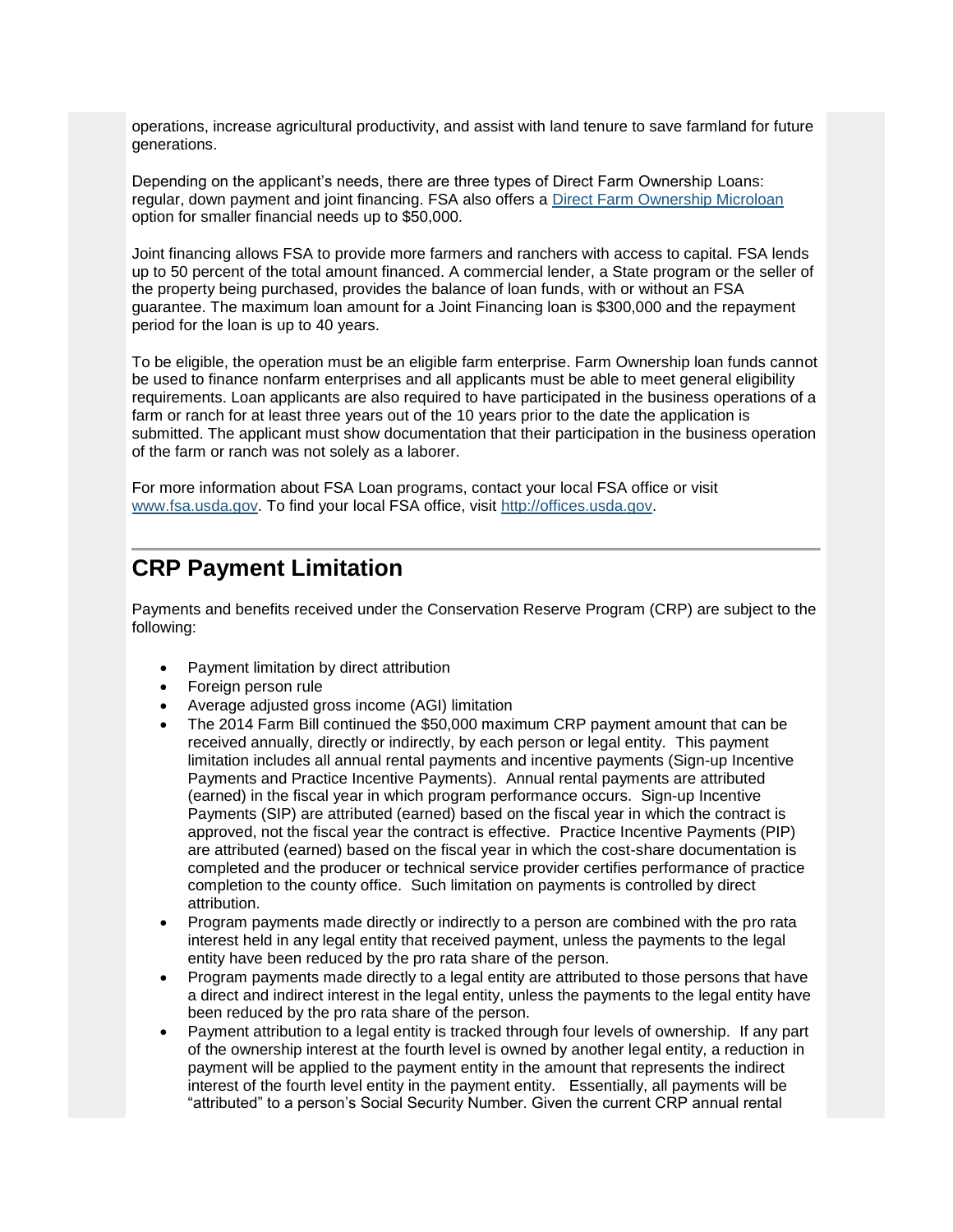rates in many areas, it is important producers are aware of how CRP offered acreages impact their \$50,000 annual payment limitation. Producers should contact their local FSA office for additional information. NOTE: The information in the above article only applies to contracts subject to 4-PL and 5-PL regulations. It does not apply to contracts subject to 1- PL regulations.

#### <span id="page-5-0"></span>**Payments to Deceased Producers**

In order to claim a Farm Service Agency (FSA) payment on behalf of a deceased producer, all program conditions for the payment must have been met before the applicable producer's date of death.

If a producer earned a FSA payment prior to becoming deceased, the following is the order of precedence of the representatives of the producer:

- Administrator or executor of the estate
- The surviving spouse
- Surviving sons and daughters, including adopted children
- Surviving father and mother
- Surviving brothers and sisters
- Heirs of the deceased person who would be entitled to payment according to the State law

In order for FSA to release the payment, the legal representative of the deceased producer must file a form FSA-325, to claim the payment for themselves or an estate. The county office will verify and determine that the application, contract, loan agreement, or other similar form requesting payment issuance, was signed by the applicable deadline for such form, by the deceased or a person legally authorized to act on their behalf at that time of application.

If the application, contract or loan agreement form was signed by someone other than the participant who is deceased, FSA will determine whether the person submitting the form has the legal authority to submit the form to compel FSA to pay the deceased participant.

Payments will be issued to the respective representative's name using the deceased program participant's tax identification number. Payments made to representatives are subject to offset regulations for debts owed by the deceased.

FSA is not responsible for advising persons in obtaining legal advice on how to obtain program benefits that may be due to a participant who has died, disappeared or who has been declared incompetent.

## <span id="page-5-1"></span>**Marketing Assistance Available for all 2017 Crop Year Commodities in Georgia**

The 2014 Farm Bill authorized 2014-2018 crop year Marketing Assistance Loans (MALs) and Loan Deficiency Payments (LDPs).

MALs and LDPs provide financing and marketing assistance for barley, corn, wheat, oats, grain sorghum, soybeans and other oilseeds, pulse crops, rice, peanuts, cotton, wool and honey. MALs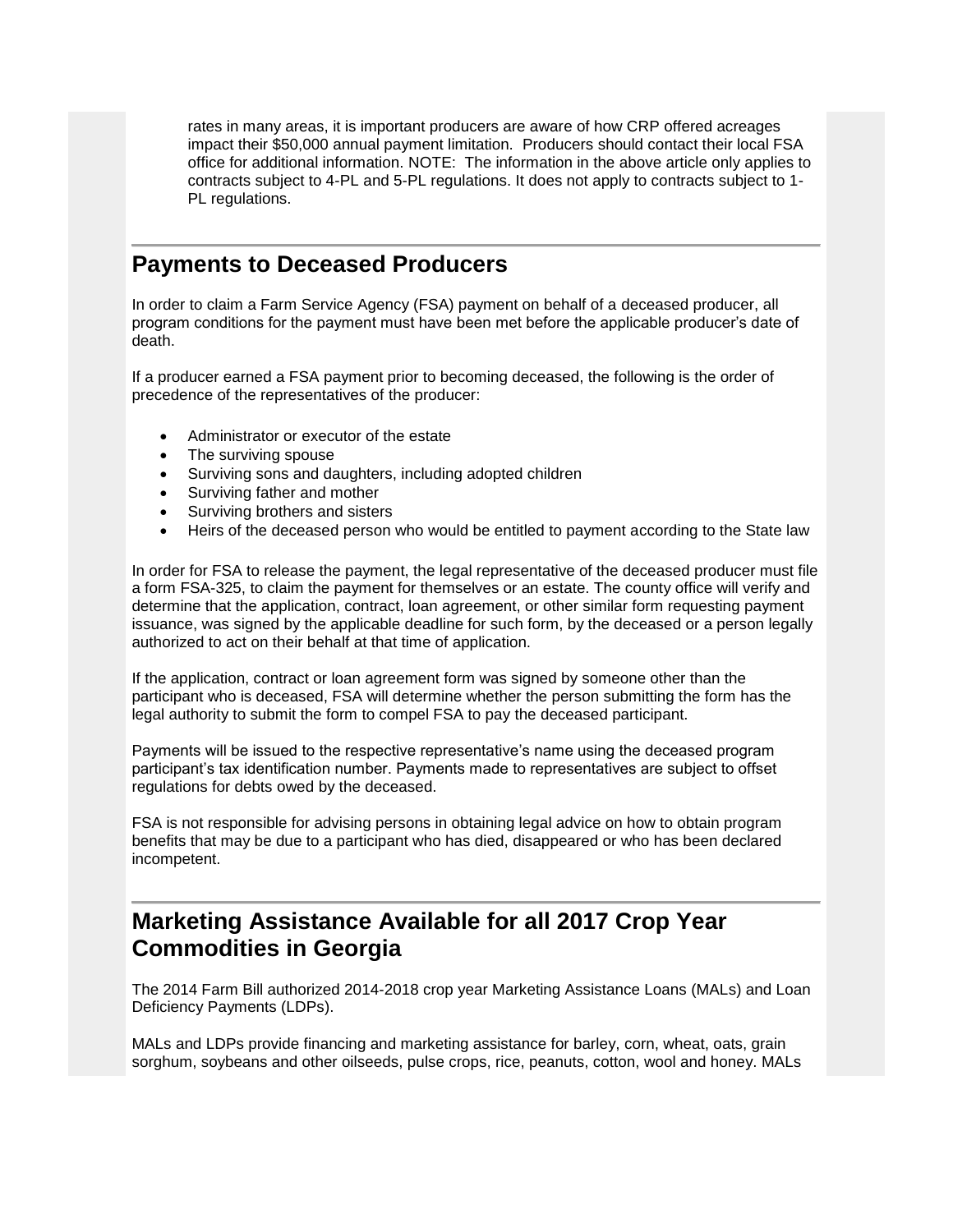provide producers interim financing after harvest to help them meet cash flow needs without having to sell their commodities when market prices are typically at harvest-time lows.

A producer who is eligible to obtain an MAL, but agrees to forgo the loan, may obtain an LDP if such a payment is available.

To be eligible for an MAL or an LDP, producers must have a beneficial interest in the commodity, in addition to other requirements. A producer retains beneficial interest when control of and title to the commodity is maintained. For an LDP, the producer must retain beneficial interest in the commodity from the time of planting through the date the producer filed [Form CCC-633EZ \(page 1\)](http://forms.sc.egov.usda.gov/efcommon/eFileServices/eForms/CCC633-EZ.PDF) in the FSA County Office. For more information, producers should contact their local FSA county office or view the [LDP Fact Sheet.](http://www.fsa.usda.gov/Assets/USDA-FSA-Public/usdafiles/FactSheets/2016/mal_ldp_2016.pdf)

#### <span id="page-6-0"></span>**Upcoming Acreage Reporting Dates**

In order to comply with FSA program eligibility requirements, all producers are encouraged to visit their local FSA County office to file an accurate crop certification report by the applicable deadline.

The following acreage reporting dates are applicable for the entire state of Georgia:

November 15, 2017 Apiculture, PRF and Perennial Forage (Grass) with intended use of forage or grazing. **NOTE:** This is deadline **for 2018** acreage reporting purposes**.** Onions (Planted 9/20-10/20)

The following exceptions apply to the above acreage reporting dates:

- If the crop has not been planted by the above acreage reporting date, then the acreage must be reported no later than 15 calendar days after planting is completed.
- If a producer acquires additional acreage after the above acreage reporting date, then the acreage must be reported no later than 30 calendars days after purchase or acquiring the lease. Appropriate documentation must be provided to the county office.
- If a perennial forage crop is reported with the intended use of "cover only," "green manure," "left standing," or "seed," then the acreage must be reported by July 15th. Noninsured Crop Disaster Assistance Program (NAP) policy holders should note that the acreage reporting date for NAP covered crops is the earlier of the dates listed above or 15 calendar days before grazing or harvesting of the crop begins. For questions regarding crop certification and crop loss reports, please contact your local FSA office.

#### <span id="page-6-1"></span>**Disaster Set-Aside (DSA) Program**

FSA borrowers with farms located in designated primary or contiguous disaster areas who are unable to make their scheduled FSA loan payments should consider the Disaster Set-Aside (DSA) program.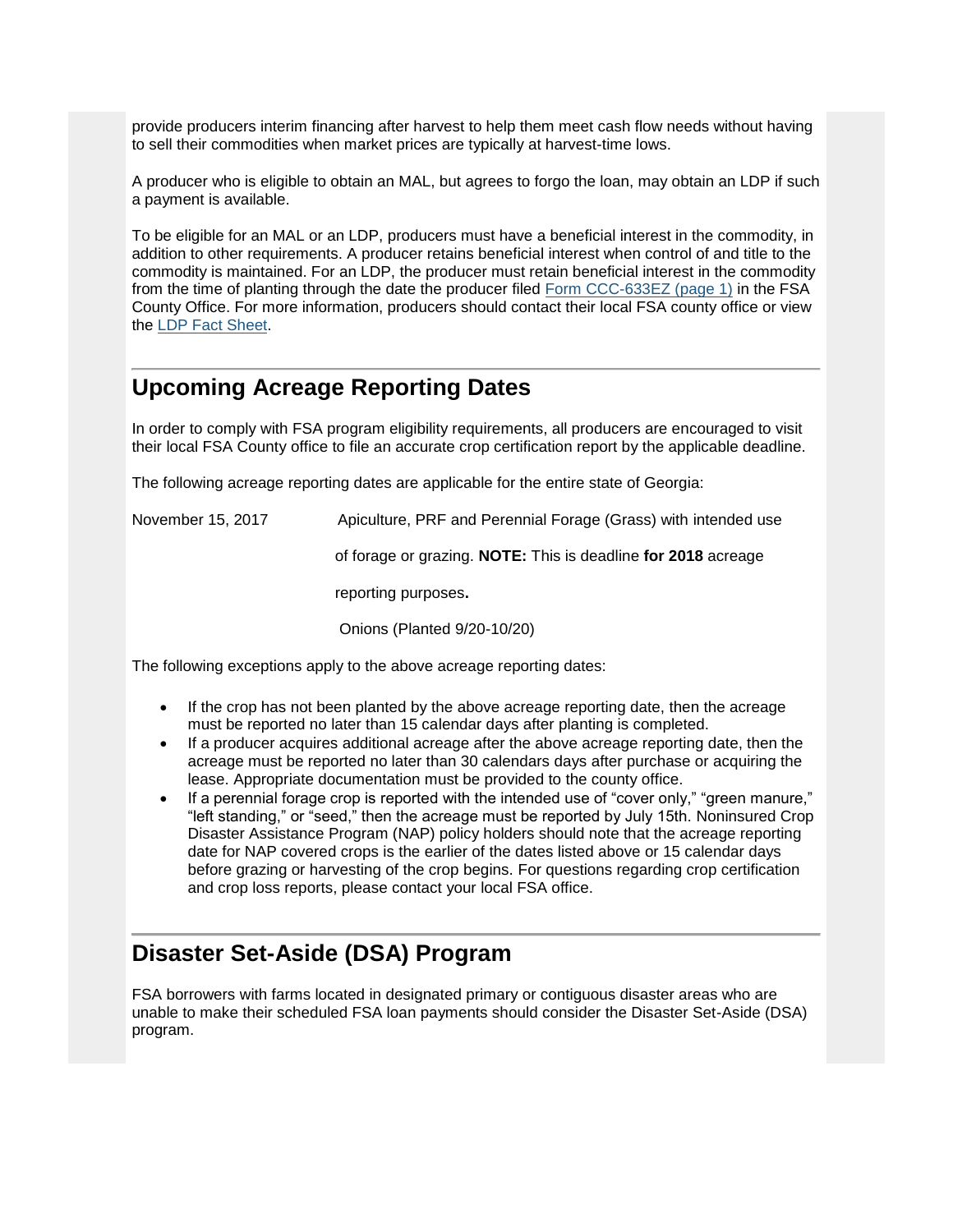DSA is available to producers who suffered losses as a result of a natural disaster and is intended to relieve immediate and temporary financial stress. FSA is authorized to consider setting aside the portion of a payment/s needed for the operation to continue on a viable scale.

Borrowers must have at least two years left on the term of their loan in order to qualify.

Borrowers have eight months from the date of the disaster designation to submit a complete application. The application must include a written request for DSA signed by all parties liable for the debt along with production records and financial history for the operating year in which the disaster occurred. FSA may request additional information from the borrower in order to determine eligibility.

All farm loans must be current or less than 90 days past due at the time the DSA application is complete. Borrowers may not set aside more than one installment on each loan.

The amount set-aside, including interest accrued on the principal portion of the set-aside, is due on or before the final due date of the loan.

For more information, contact your local FSA farm loan office.

### <span id="page-7-0"></span>**Nondiscrimination Statement**

The U.S. Department of Agriculture (USDA) prohibits discrimination in all its programs and activities on the basis of race, color, national origin, age, disability, and where applicable, sex, marital status, familial status, parental status, religion, sexual orientation, genetic information, political beliefs, reprisal, or because all or a part of an individual's income is derived from any public assistance program. (Not all prohibited bases apply to all programs.) Persons with disabilities who require alternative means for communication of program information (Braille, large print, audiotape, etc.) should contact USDA's TARGET Center at (202) 720-2600 (voice and TDD). To file a complaint of discrimination write to USDA, Director, Office of Civil Rights, 1400 Independence Avenue, S.W., Washington, D.C. 20250-9410 or call (800) 795-3272 (voice) or (202) 720-6382 (TDD). USDA is an equal opportunity provider, employer and lender.

USDA is an equal opportunity provider, employer and lender. To file a complaint of discrimination, write: USDA, Office of the Assistant Secretary for Civil Rights, Office of Adjudication, 1400 Independence Ave., SW, Washington, DC 20250-9410 or call (866) 632-9992 (Toll-free Customer Service), (800) 877-8339 (Local or Federal relay), (866) 377-8642 (Relay voice users).



**C** SHARE

Questions? [Contact Us](http://www.fsa.usda.gov/FSA/webapp?area=contact&subject=landing&topic=landing)